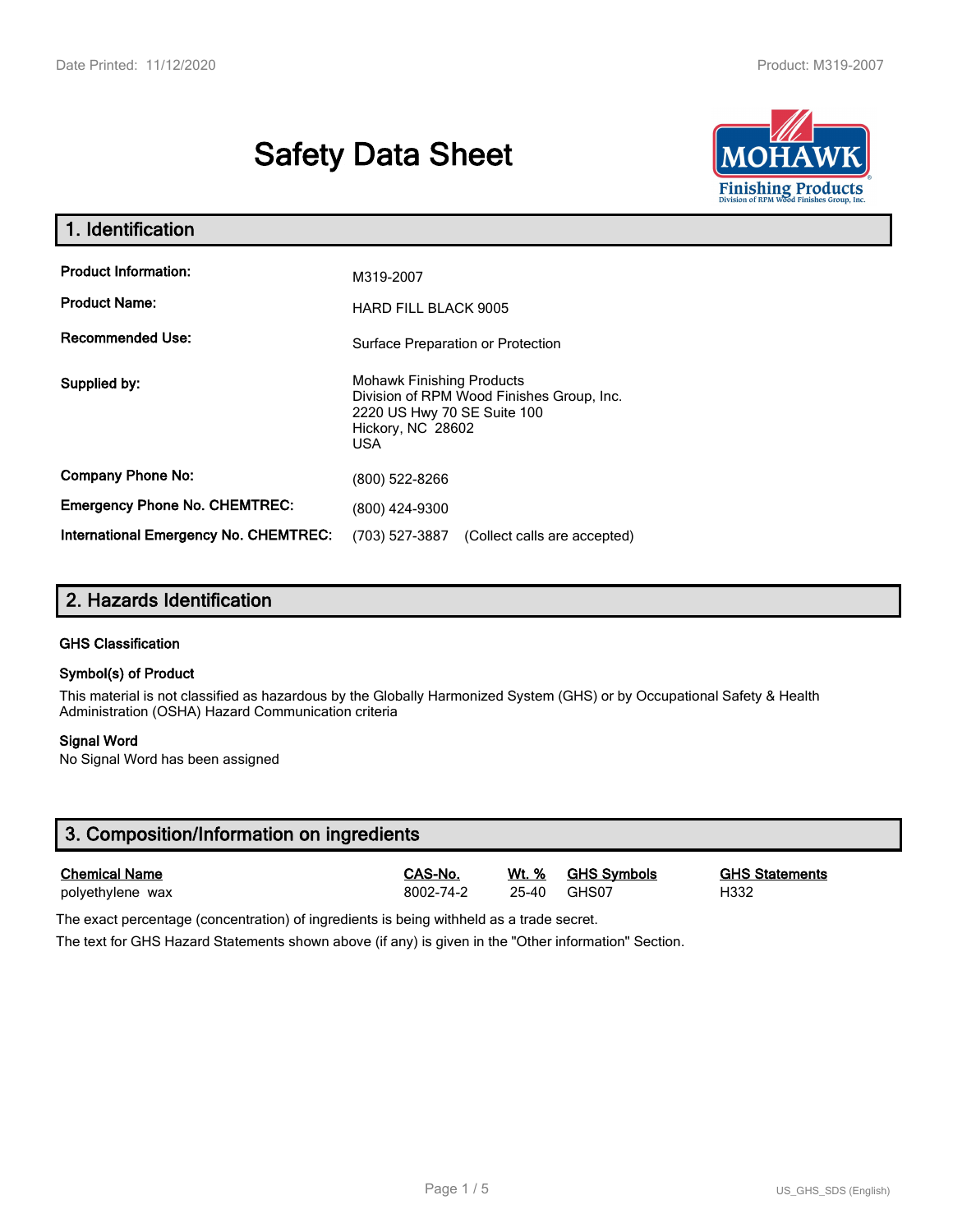# 4. First-aid Measures



FIRST AID - EYE CONTACT: IF IN EYES: Rinse cautiously with water for several minutes. Remove contact lenses, if present and easy to do. Continue rinsing. If eye irritation persists: Get medical advice/attention.

FIRST AID - SKIN CONTACT: IF ON SKIN: Gently wash with plenty of Soap and Water. If skin irritation occurs: Get medical advice/ attention.

FIRST AID - INGESTION: IF SWALLOWED: rinse mouth. Do NOT induce vomiting. IF exposed or if you feel unwell: Call a POISON CENTER or doctor/physician.

FIRST AID - INHALATION: IF INHALED: If breathing is difficult, remove victim to fresh air and keep at rest in a position comfortable for breathing. IF exposed or if you feel unwell: Call a POISON CENTER or doctor/physician.

# 5. Fire-fighting Measures

SPECIAL FIREFIGHTING PROCEDURES: This product is not expected to burn under normal conditions of use.

FIREFIGHTING EQUIPMENT: None.

# 6. Accidental Release Measures

#### ENVIRONMENTAL MEASURES: No Information

STEPS TO BE TAKEN IN CASE MATERIAL IS RELEASED OR SPILLED: Sweep up or vacuum up spillage and collect in suitable container for disposal.

# 7. Handling and Storage



HANDLING: Avoid inhalation and contact with eyes, skin, and clothing. Wash hands thoroughly after handling and before eating or drinking. In keeping with safe handling practices, avoid ignition sources (smoking, flames, pilot lights, electrical sparks); ground and bond containers when transferring the material to prevent static electricity sparks that could ignite vapor and use spark proof tools and explosion proof equipment. Empty containers may retain product residue or vapor. Do not pressurize, cut, weld, braze, solder, drill, grind, or expose container to heat, flame, sparks, static electricity, or other sources of ignition. Any of these actions can potentially cause an explosion that may lead to injury.

STORAGE: Keep containers closed when not in use. Store in cool well ventilated space away from incompatible materials.

### 8. Exposure Controls/Personal Protection

| Ingredients with Occupational Exposure Limits<br><b>Chemical Name</b>                                             | <b>ACGIH TLV-TWA</b> | <b>ACGIH-TLV STEL</b> | OSHA PEL-TWA | <b>OSHA PEL-CEILING</b> |
|-------------------------------------------------------------------------------------------------------------------|----------------------|-----------------------|--------------|-------------------------|
| polyethylene wax                                                                                                  | $2 \text{ mg/m}$     | N.D.                  | N.D.         | N.D.                    |
| Further Advice: MEL = Maximum Exposure Limit OES = Occupational Exposure Standard SUP = Supplier's Recommendation |                      |                       |              |                         |

Sk = Skin Sensitizer N.E. = Not Established N.D. = Not Determined

#### Personal Protection



RESPIRATORY PROTECTION: In case of insufficient ventilation wear suitable respiratory equipment.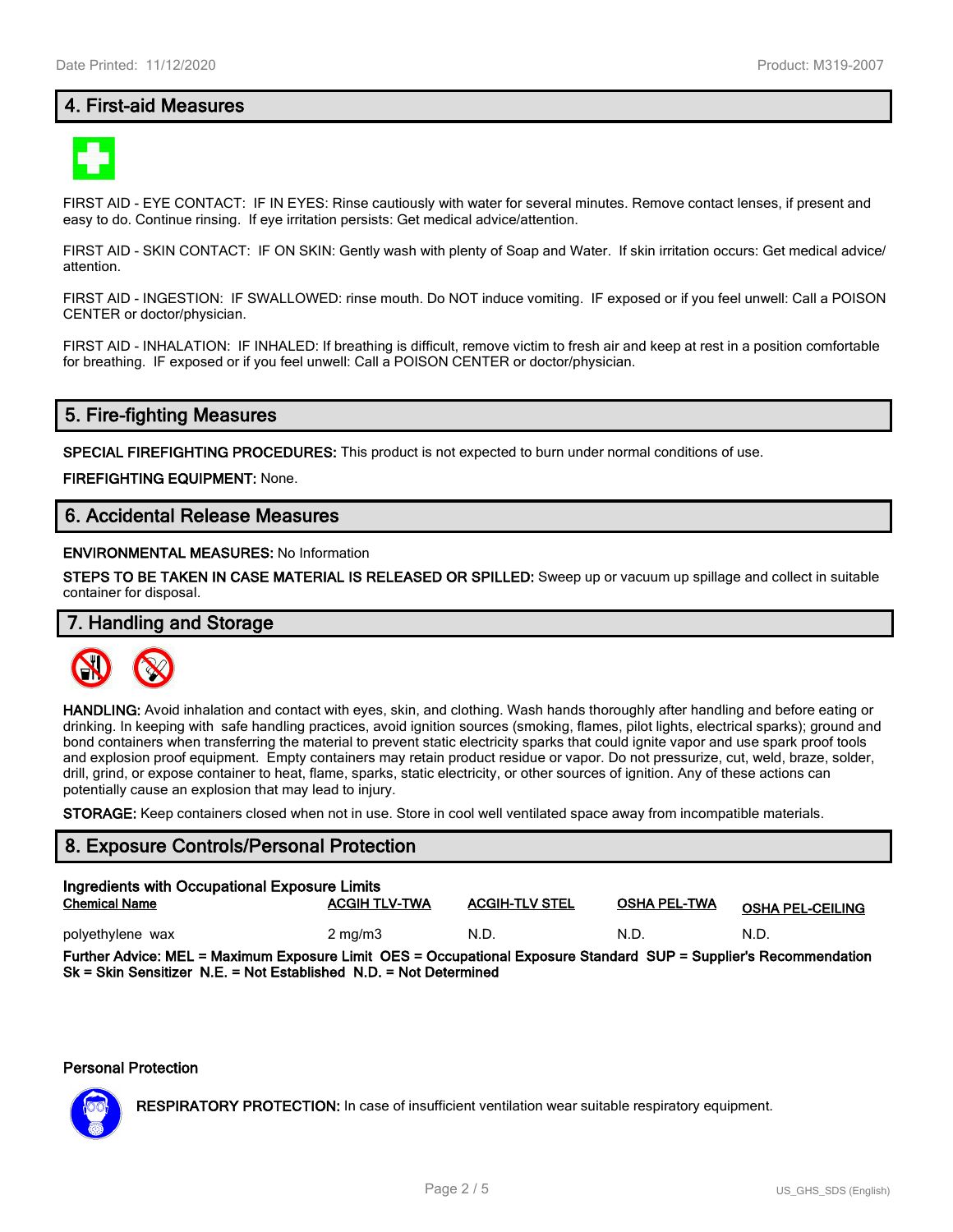



EYE PROTECTION: Safety glasses



OTHER PROTECTIVE EQUIPMENT: No Information



HYGIENIC PRACTICES: It is good practice to avoid contact with the product and/or its vapors, mists or dust by using appropriate protective measures. Wash thoroughly after handling and before eating or drinking.

# 9. Physical and Chemical Properties

| Appearance:                    | Solid                      | <b>Physical State:</b>                      | <b>SOLID</b>   |
|--------------------------------|----------------------------|---------------------------------------------|----------------|
| Odor:                          | None to Very Faint         | <b>Odor Threshold:</b>                      | Not determined |
| Density, g/cm3:                | 0.828                      | pH:                                         | Not determined |
| Freeze Point, °F:              | Not determined             | <b>Viscosity:</b>                           | Not determined |
| <b>Solubility in Water:</b>    | Not determined             | Partition Coefficient, n-octanol/<br>water: | Not determined |
| Decomposition temperature, °F: | Not determined             | <b>Explosive Limits, %:</b>                 | Not determined |
| Boiling Range, °F:             | Not determined             | Flash Point, °F:                            | 390 °F         |
| Combustibility:                | <b>Supports Combustion</b> | Auto-Ignition Temperature, °F:              | Not determined |
| <b>Evaporation Rate:</b>       | Slower than Diethyl Ether  | Vapor Pressure, mmHg:                       | 0              |
| <b>Vapor Density:</b>          | Not determined             |                                             |                |
| $N.I. = No$ Information        |                            |                                             |                |

# 10. Stability and reactivity

STABILITY: Stable under normal conditions.

CONDITIONS TO AVOID: Not applicable.

INCOMPATIBILITY: None known.

場 đ

HAZARDOUS DECOMPOSITION PRODUCTS: Not determined.

# 11. Toxicological information

Practical Experiences

EMERGENCY OVERVIEW: No Information EFFECT OF OVEREXPOSURE - EYE CONTACT: No Information EFFECT OF OVEREXPOSURE - INGESTION: No Information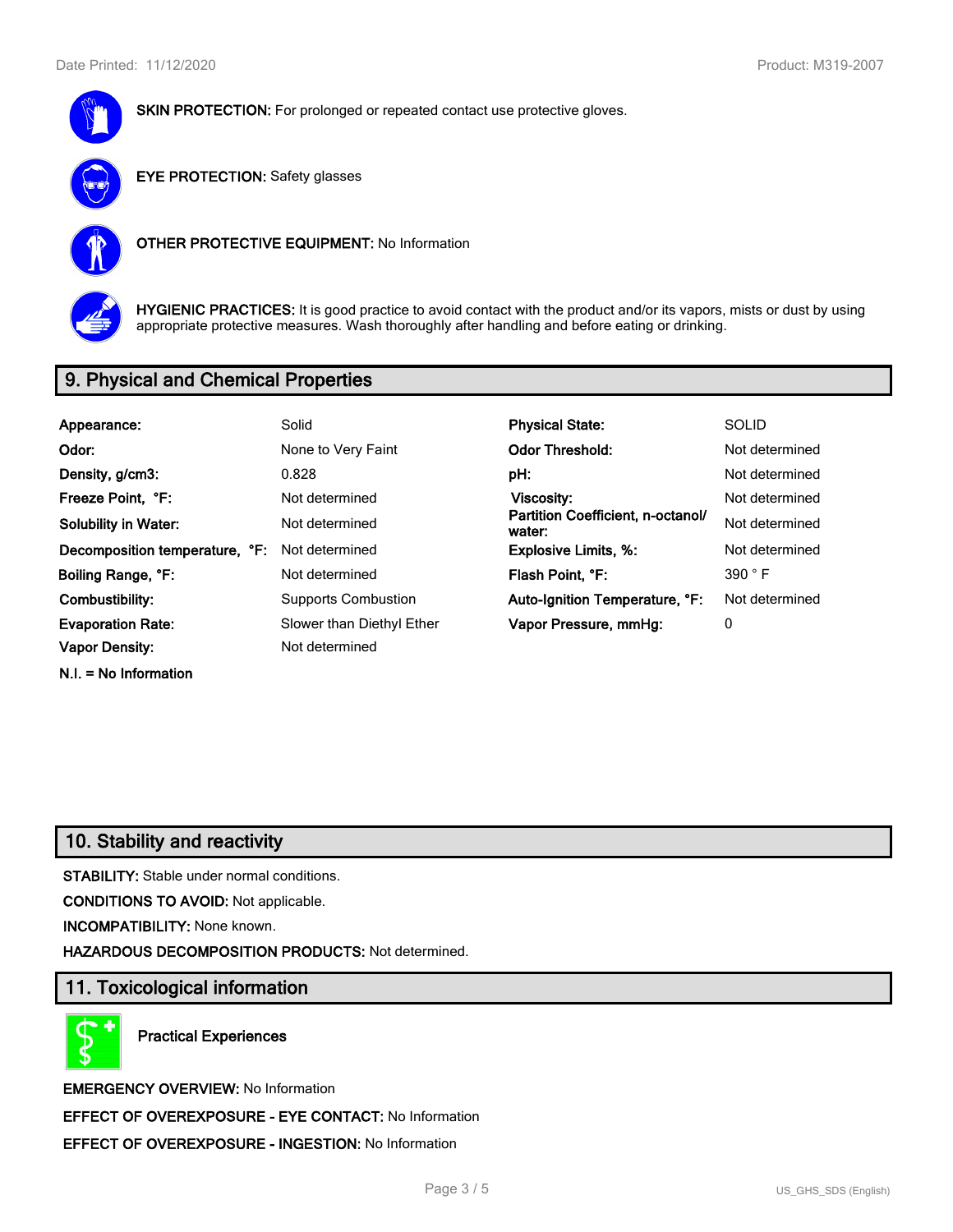#### EFFECT OF OVEREXPOSURE - INHALATION: No Information

## EFFECT OF OVEREXPOSURE - SKIN CONTACT: No Information

CARCINOGENICITY: No Information

# PRIMARY ROUTE(S) OF ENTRY:

## Acute Toxicity Values

The acute effects of this product have not been tested. Data on individual components are tabulated below

| CAS-No.   | <b>Chemical Name</b> |  |  |  |
|-----------|----------------------|--|--|--|
| 8002-74-2 | polvethylene wax     |  |  |  |

8002-74-2 polyethylene wax >3750 mg/kg Rat >3600 mg/kg Rabbit >14 mg/l

Oral LD50 Dermal LD50 Vapor LC50

#### N.I. = No Information

# 12. Ecological information

ECOLOGICAL INFORMATION: Ecological evaluation of this material has not been performed; however, do not allow the product to be released to the environment without governmental approval/permits.

# 13. Disposal Information



Product

DISPOSAL METHOD: Waste from this material may be a listed and/or characteristic hazardous waste. Dispose of material, contaminated absorbent, container and unused contents in accordance with local, state, and federal regulations.

STEPS TO BE TAKEN IN CASE MATERIAL IS RELEASED OR SPILLED: Sweep up or vacuum up spillage and collect in suitable container for disposal.

### 14. Transport Information

#### SPECIAL TRANSPORT PRECAUTIONS: No Information

DOT: NOT RESTRICTED

IATA: NOT RESTRICTED

IMDG: NOT RESTRICTED

# 15. Regulatory Information

## U.S. Federal Regulations:

#### CERCLA - SARA Hazard Category

This product has been reviewed according to the EPA 'Hazard Categories' promulgated under Sections 311 and 312 of the Superfund Amendment and Reauthorization Act of 1986 (SARA Title III) and is considered, under applicable definitions, to meet the following categories:

None Known